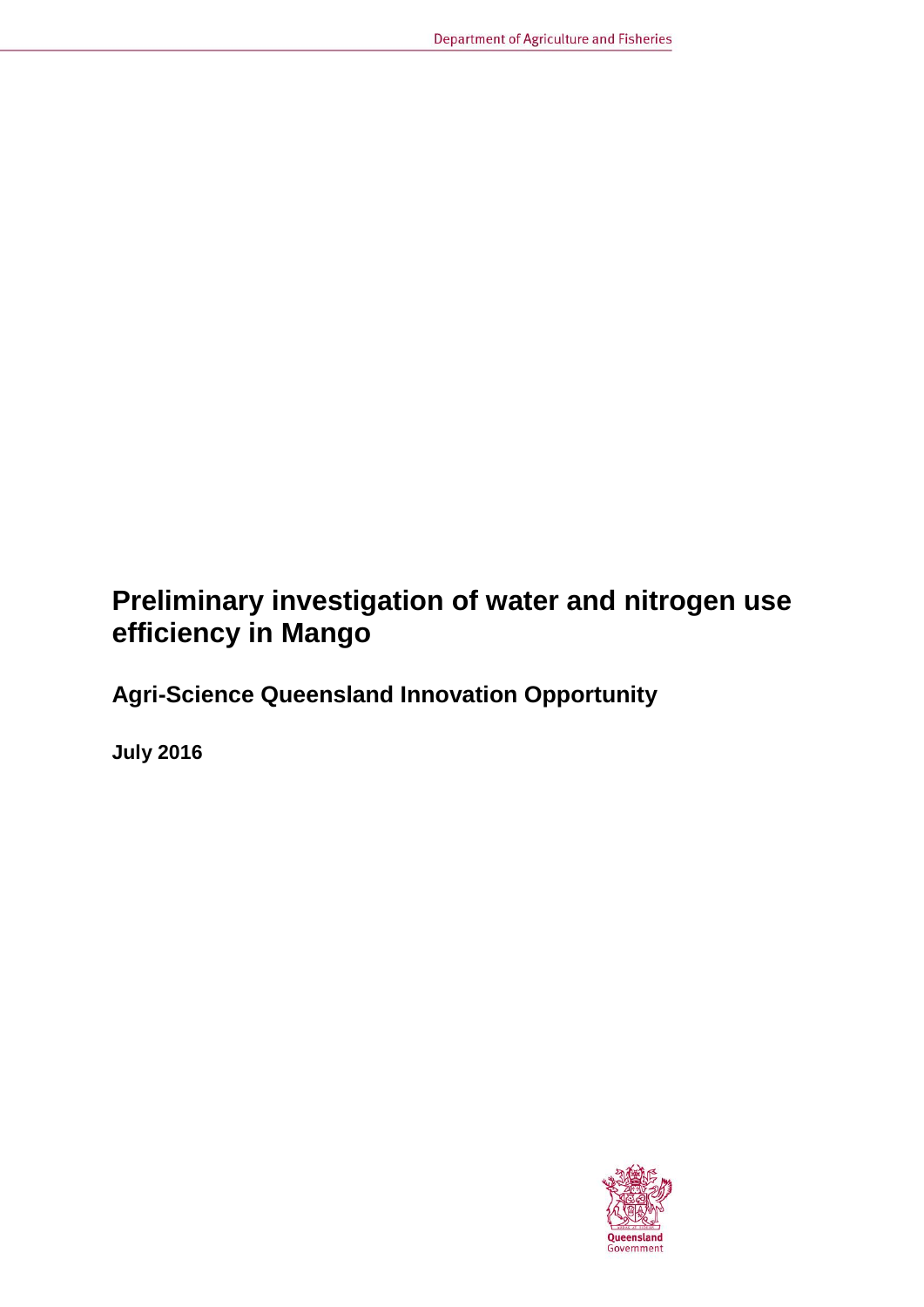This publication has been compiled by Paula Ibell of Horticulture and Forestry Science, Agri-Science Queensland, Department of Agriculture and Fisheries.

#### © State of Queensland, 2016

The Queensland Government supports and encourages the dissemination and exchange of its information. The copyright in this publication is licensed under a Creative Commons Attribution 3.0 Australia (CC BY) licence.

Under this licence you are free, without having to seek our permission, to use this publication in accordance with the licence terms.



You must keep intact the copyright notice and attribute the State of Queensland as the source of the publication.

Note: Some content in this publication may have different licence terms as indicated.

For more information on this licence, visit http://creativecommons.org/licenses/by/3.0/au/deed.en

The information contained herein is subject to change without notice. The Queensland Government shall not be liable for technical or other errors or omissions contained herein. The reader/user accepts all risks and responsibility for losses, damages, costs and other consequences resulting directly or indirectly from using this information.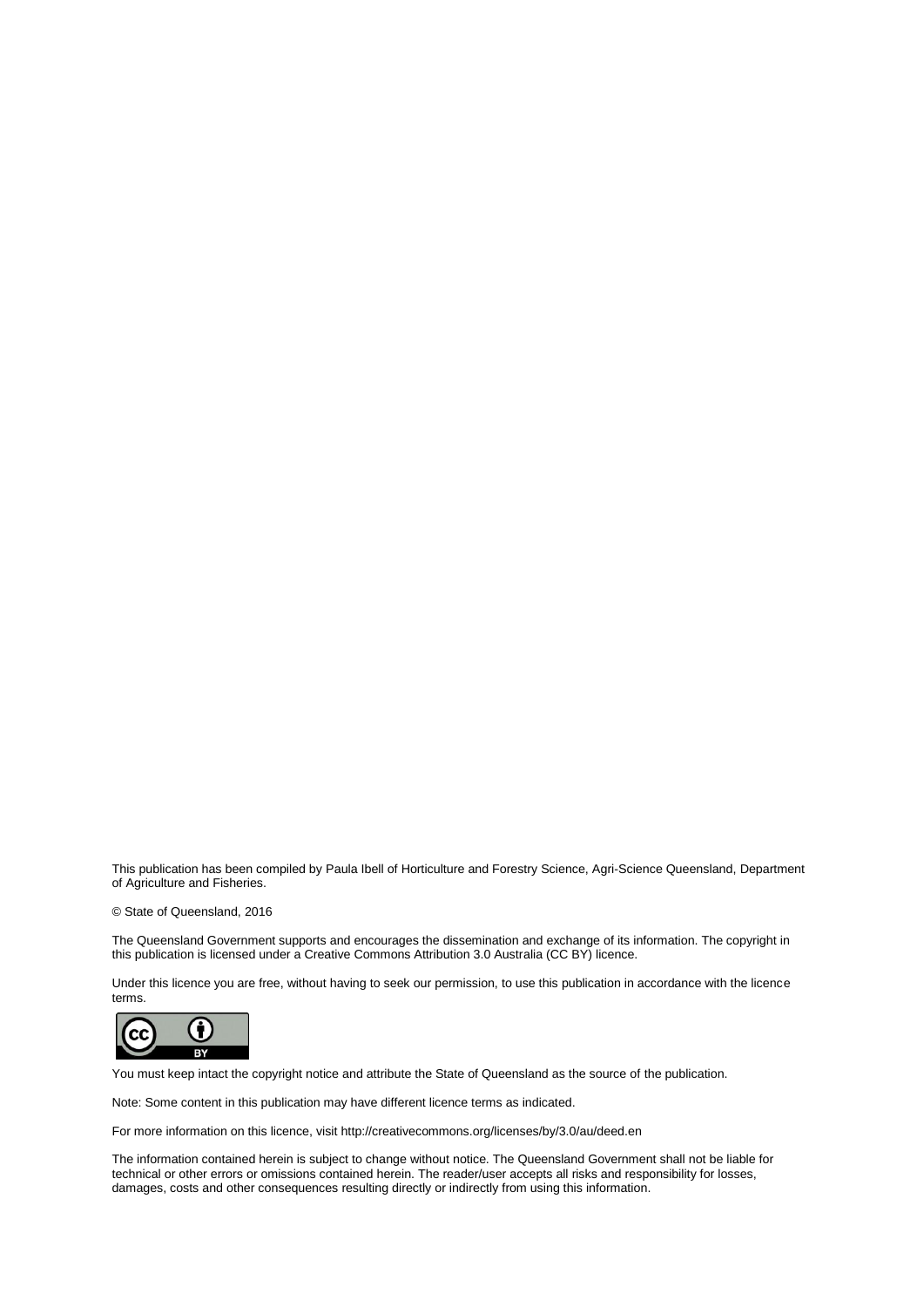## **Summary**

The aims of this preliminary investigation were to identify if natural abundance carbon ( $\delta^{13}C$ ) and nitrogen ( $\delta^{15}$ N) stable isotopes reflect the dynamics of carbon and nitrogen between mango varieties, canopy function and management practices (fertilization and/or irrigation). This preliminary investigation has identified factors that increase water use efficiency, nitrogen efficiency and tree productivity. The natural abundance of stable isotopes of carbon and nitrogen show promise as new tools to study the drivers of mango productivity efficiency and will be useful in studying mango orchard systems and in selecting and evaluating breeding parents and progeny in mango breeding programs.

Measurement of stable isotopes of carbon ( $\delta^{13}$ C) in three mango varieties grown under similar irrigation and environmental conditions (in Summer 2015) have shown significantly different WUE between the varieties. These findings were supported by traditional gas exchange analysis, taken during winter 2016 and foliar N concentrations in these varieties.

There were significant relationships, between WUE and foliar N concentrations, in both the heredity and crop load experiments indicating an effect of both genotype and terminal function on terminal WUE and foliar N concentration. Results from the gas exchange assessments supported  $\delta^{13}C$ heredity results indicating greater WUE in the Keitt variety when compared to Calypso variety.

The methods used in this project can help us better understand the integrated carbon and nitrogen dynamics of tree canopies and how nitrogen allocation is influenced by nitrogen nutrition. They also help us understand the photosynthetic components that influence light harvesting and electron transport efficiencies and hence contribute to growth and productivity. The report also discuss how gas exchange characteristics between varieties may be used to evaluate the productivity and canopy efficiency of different mango varieties growing in different planting configurations with varying light and shading characteristics.

Finally, when measurements in trees with varying crop load from three sites data where pooled together, the δ<sup>15</sup>N was able to identify nitrogen dynamics in high and low nitrogen sites.

This preliminary investigation of the use of stable isotopes of carbon ( $\delta^{13}$ C) and nitrogen ( $\delta^{15}$ N) to identify water use efficiency and productivity efficiency's in mango has been successful and has potential application in studying orchard systems and in mango breeding. Application of these methods in future projects would enhance current studies of mango canopy architecture efficiency in the Small tree High productivity initiative and provide a new way of assessing mango breeding lines for production efficiency.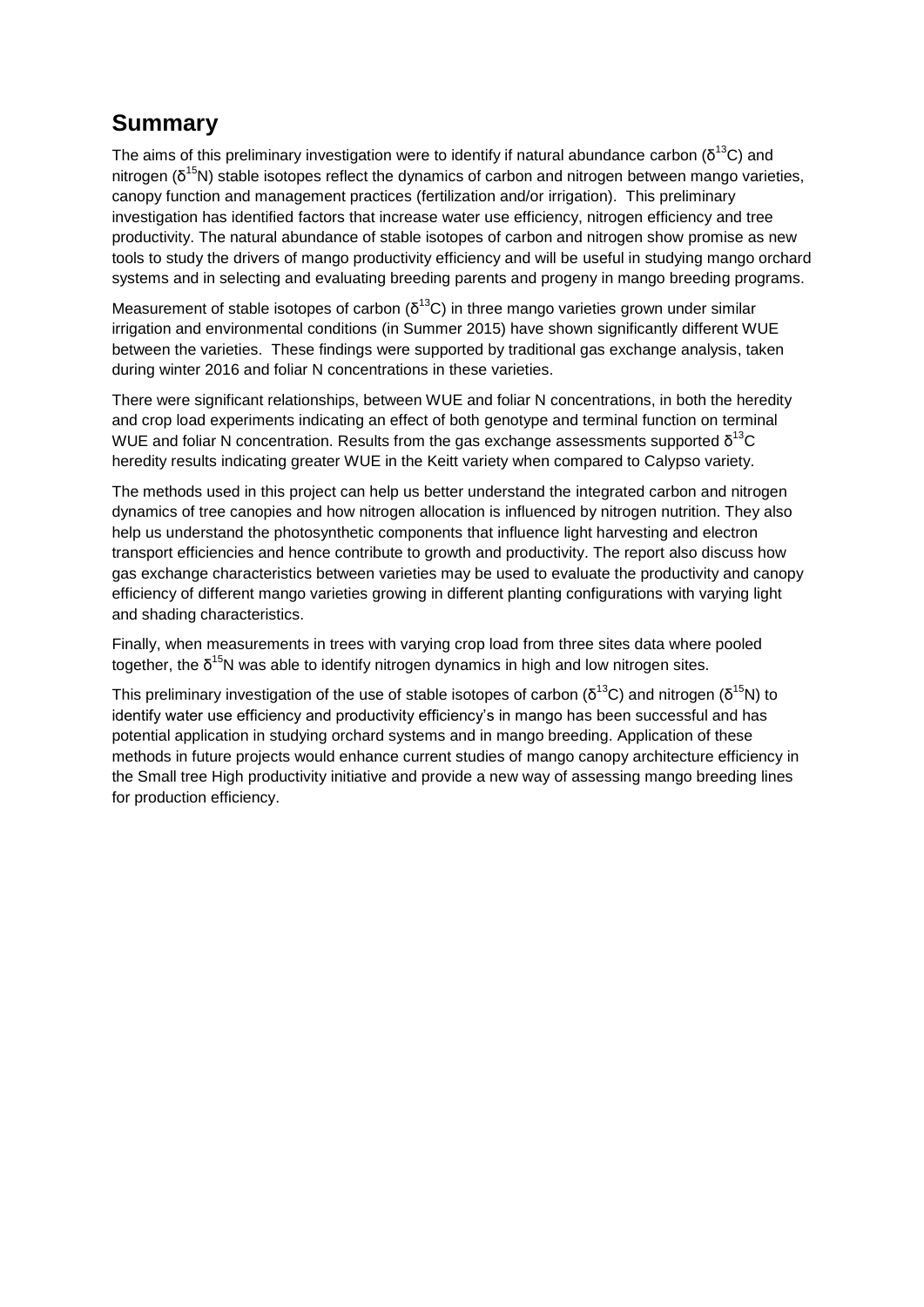### **Table of contents**

### **Table of figures**

Figure 1. The relationships between foliar δ<sup>13</sup>C (‰) and N conc. (%) between A) terminals with crop load (1) and without crop load (2) in Calypso<sup>TM</sup> variety grown in Dimbulah, B) between Keitt, Calypso and NMBP 1243 varieties grown on the same site at Walkamin, and C) the comparison foliar  $\delta^{15}N$  (‰) [from three varieties growing on independent sites with different](#page-10-0) N fertilization history, in Far North [Queensland………………………………………………………………………………………………….......6](#page-10-0)

[Figure 2. Net photosynthetic rate \(Pn\) response as a function of photosynthetic photon flux density in](#page-11-0)  [mature leaves of two mango varieties, Keitt and Calypso. The curve was obtained by fitting data of six](#page-11-0)  replicates for each variety. R<sup>2</sup> denotes the regression between the observed and the stimulated [values.......................................................................................................................................................7](#page-11-0)

Figure 3. Daily course of PPFD (photosynthetic photon flux density,  $\mu$ mol m<sup>-2</sup> s<sup>-1</sup>), air temperature (°C [\), stomatal conductance \(gs, mmol m](#page-12-0)<sup>-2 s-1</sup>), mesophyll conductance (mol m<sup>-2</sup> s<sup>-1</sup>), transpiration rate (mmol m- $2s^{-1}$ [\), vapour pressure deficit \(VPD, kPa\), net photosynthetic rate \(Pn, µmol m](#page-12-0)<sup>-2</sup> s<sup>-1</sup>) and water use efficiency (mmol mol-1 [\) of two mango varieties \(Keitt and Calypso\)..](#page-12-0) .....................................8 [Figure 4. Net photosynthetic rate \(Pn\) response as a function of photosynthetic photon flux density in](#page-13-0)  [leaves of mango variety \(Keitt\) at different canopy layers \(upper new mature leaf, upper old leaf, and](#page-13-0) 

[inner leaf\). The fitting curve was obtained by fitting data of three replicates for each variety.](#page-13-0) ................. 9

### Table of tables

Table 1 – ANOVA analysis of the foliar  $\delta^{13}$ C isotope (‰), foliar N concentration (%) and foliar  $\delta^{15}$ N [isotope \(‰\) of terminals with and without crop load in three varieties of Mango \(Keitt, NMBP 1243 and](#page-13-1)  Calypso [TM\), at different orchards in Far North Queensland..................................................................9](#page-13-1) Table 2 – ANOVA analysis of the foliar  $\delta^{13}$ C isotope (‰), foliar N concentration (%) and foliar  $\delta^{15}$ N [isotope \(‰\) in three varieties of Mango \(Keitt, NMBP 1243 and Calypso TM\) under different irrigation](#page-14-0)  [treatments growing in orchards in Far North Queensland.....................................................................10](#page-14-0) [Figure 3. Daily course of A\) PPFD \(photosynthetic photon flux density, µmol m](#page-14-1)<sup>-2</sup> s<sup>-1</sup>), B) air [temperature \(°C \), C\) stomatal conductance \(gs, mmol m](#page-14-1)<sup>-2</sup> s<sup>-1</sup>), D) mesophyll conductance (mol m<sup>-2</sup> s<sup>-</sup> <sup>1</sup>), E) transpiration rate (mmol m<sup>-2</sup> s<sup>-1</sup>), F) vapour pressure deficit (VPD, kPa), G) net photosynthetic rate (Pn, µmol m<sup>-2</sup> s<sup>-1</sup>[\) and H\) water use efficiency \(mmol mol](#page-14-1)<sup>-1</sup>) of two mango varieties (Keitt and CalypsoTM[\)..............................................................................................................................................10](#page-14-1)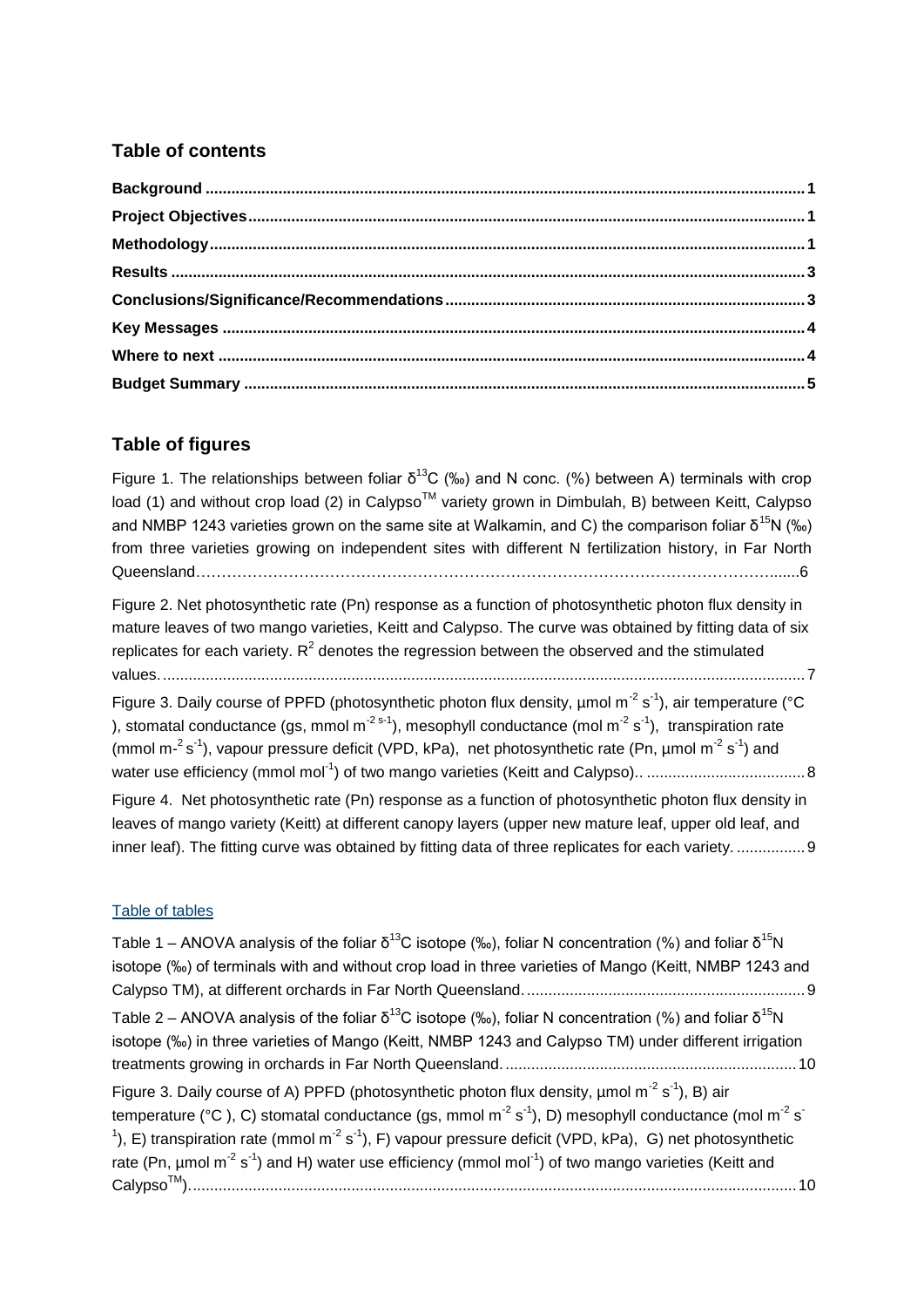[Table 4 Photosynthetic capacity \(Pmax, µmol CO](#page-14-2)<sub>2</sub> m<sup>-2</sup>s<sup>-1</sup>), apparent quantum yield (AQY, µmol CO<sub>2</sub>  $\mu$ mol absorbed photon), light saturation point (LSP,  $\mu$ mol photon m<sup>-2</sup>s<sup>-1</sup>), light compensation point (LCP, umol photon m<sup>-2</sup>s<sup>-1</sup>) and leaf respiration in the dark (R, umol CO<sub>2</sub> m<sup>-2</sup>s<sup>-1</sup>) in mango variety Keitt [at different canopy layers \(upper new mature leaf, upper old leaf, inner leaf\). These values were](#page-14-2)  [calculated from light response curves....................................................................................................10](#page-14-2) [Table 5 Net photosynthetic rate \(Pn, µmol CO](#page-15-0)<sub>2</sub> m<sup>-2</sup> s<sup>-1</sup>), stomatal conductance (gs, mmol m<sup>-2</sup> s<sup>-1</sup>), [mesophyll conductance \(gm, mmol m](#page-15-0)<sup>-2</sup> s<sup>-1</sup>), transpiration rate (Tr, mmol H<sub>2</sub>O m<sup>-2</sup> s<sup>-1</sup>) and water use

efficiency (WUE, mol  $CO<sub>2</sub>$  mol<sup>-1</sup> H<sub>2</sub>O) in leaves of mango variety Keitt at different canopy layers (Upper new mature leaf, upper old leaf, inner leaf). [..............................................................................11](#page-15-0)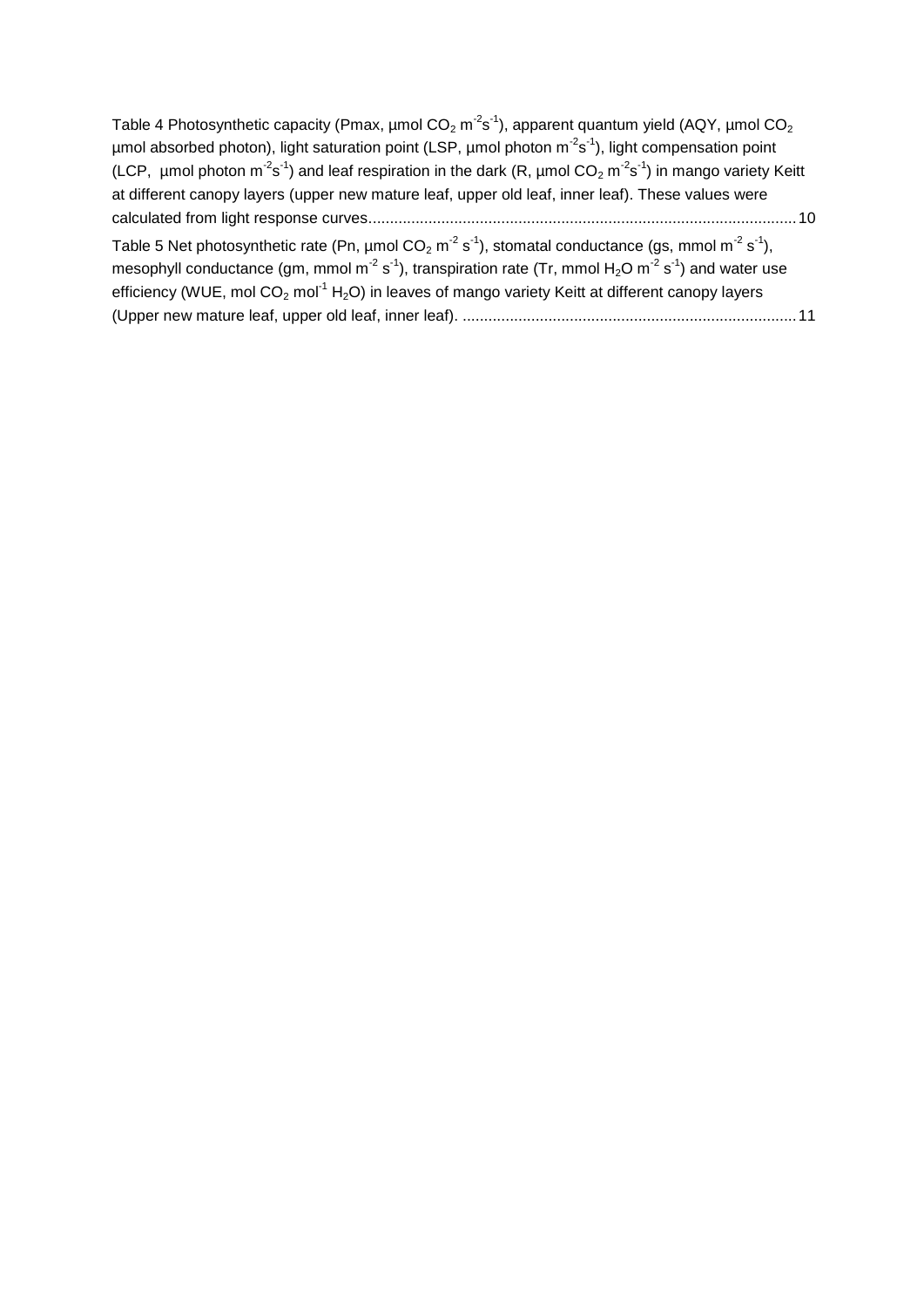## <span id="page-5-0"></span>**Background**

The Mango Industry in Far North Queensland is valued at \$51,000,000. Therefore it is an important commodity to the Far North Region's and Queensland economy. Commercial Mango orchards are typically grown in regions highly reliant on irrigation water and fertilizers for nutrition. With ever increasing costs of production there is a real need to help Industry to better understand how water and nitrogen use efficiency can be maximized. There are a number of techniques that can be utilized to assist grower in improving water and nitrogen use in orchards. These methods range in application from soil and plant water monitoring techniques which use instrumentation including soil moisture probes and plant tensiometers to assess soil and plant water status, to more keystone methods such as assessing breeding lines for improved water use efficiency from a physiological perspective.

This project aimed to use carbon ( $\delta^{13}$ C) and nitrogen ( $\delta^{15}$ N) isotopes to identify how water and nitrogen use efficiency vary in three highly productive commercial mango varieties grown in Far North Queensland. The evaluation of stable isotopes for water use efficiency in this research was supported by leaf N dry matter analysis and instantaneous gas exchange measures using traditional photosynthesis instrumentation which helped identify which physiological characteristics are contributing to improved water and nitrogen use efficiencies in mango varieties.

Currently the DAF mango breeding program is aiming to identify mango varieties with high productivity, low vigor and other desirable phenotypic characteristics such as flavour, disease resistance and fruit quality etc. If using the stable carbon and nitrogen isotope can be used to identify genotypes with superior water and nitrogen efficiency, breeding for productivity efficiency will be enhanced and reduce breeding time frames.

Carbon ( $\delta^{13}$ C) and nitrogen ( $\delta^{15}$ N) isotopes could help in the development of more efficient and resilient mango orchards capable of tolerating risks of extreme weather conditions, drier environments and toward expanding the production area in Northern Australia. This type of work can also allow DAF to continue to connect with the Mango Industry and develop innovative approaches to help improve sustainability and to reduce environmental impacts of agriculture to the environment (increasing water and nitrogen use efficiency).

## <span id="page-5-1"></span>**Project Objectives**

- 1. To use carbon ( $\delta^{13}C$ ) and nitrogen ( $\delta^{15}N$ ) isotopes to identify if variety (heredity) influence water and nitrogen use efficiency in three highly productive commercial Mango varieties grown in Far North Queensland.
- 2. To use carbon ( $\delta^{13}C$ ) and nitrogen ( $\delta^{15}N$ ) isotopes to identify if irrigation, management and crop load influence water and nitrogen use isotopes.
- 3. To carry out preliminary gas exchange analysis on two monoembryonic mango varieties to identify how tree water and nitrogen use efficiency vary in their canopies.

## <span id="page-5-2"></span>**Methodology**

Experiment 1 – Crop load

Research question: Does crop load on at the terminal level influence water and nitrogen use in Mango?

Leaf samples from three varieties (NMBP 1243, Calvpso<sup>TM</sup> and Keitt) were collected from terminals with and without fruit (crop load), from mature, fruiting trees for δ<sup>13</sup>C, δ<sup>15</sup>N and foliar N analysis . Each of the varieties, were grown at independent sites across the Mareeba-Dimbulah Mango growing region. The Keitt trees were approximately 26 years old and grown at Southedge Research Station; the National Mango Breeding Program (NMBP) 1243 trees were approximately 5 years old and grown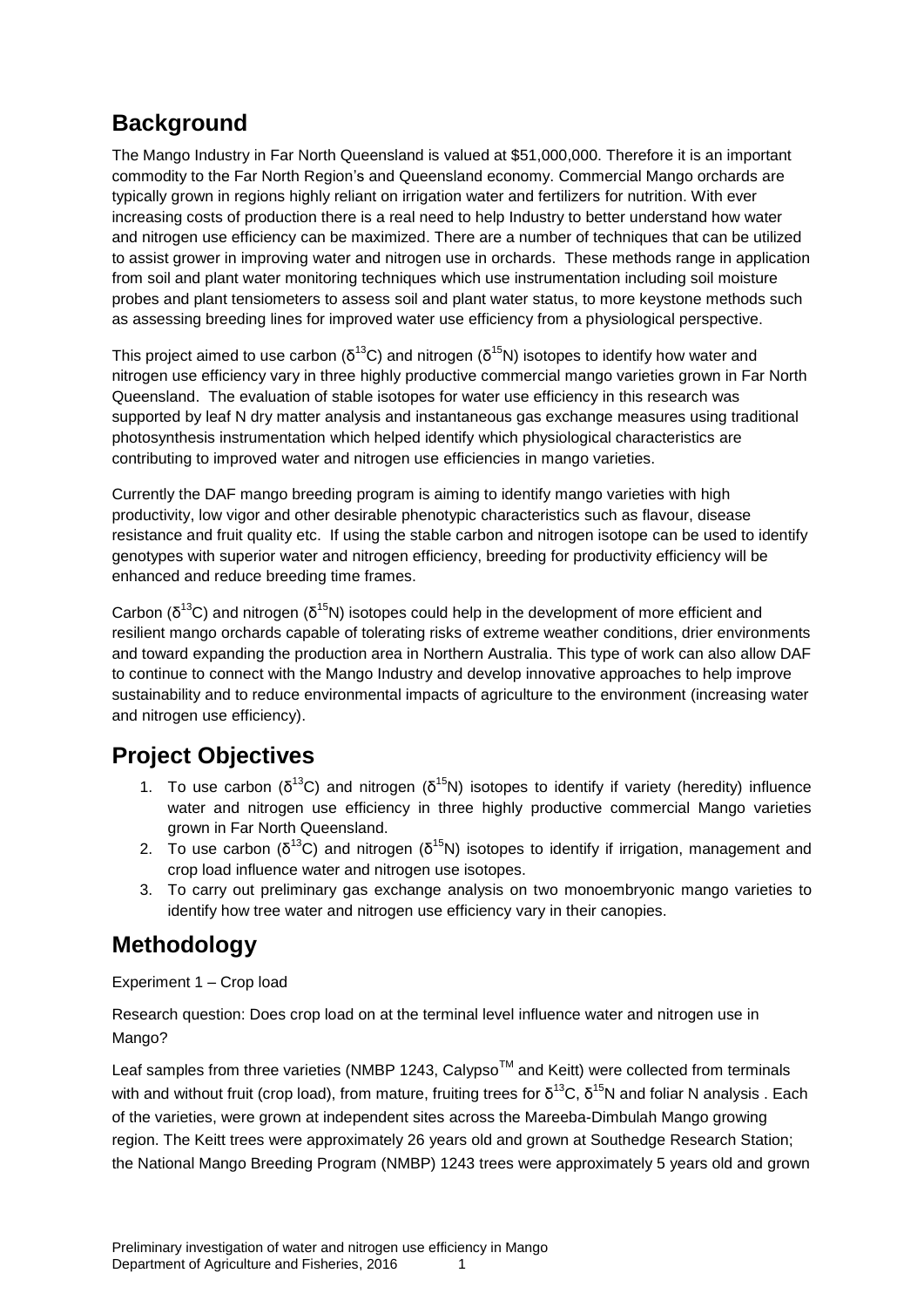at Walkamin Research Station, while the Calypso™ trees were approximately 10 years old and grown on a commercial farm Dimbulah.

#### Experiment 2 – Heredity and management

#### Research question: Does variety and irrigation influence water and nitrogen use efficiency in Mango?

Leaf samples from two varieties (Calypso<sup>TM</sup> and Keitt) from 2 year old trees in the Mango planting systems experiment at Walkamin Research Station were assessed for water and nitrogen use efficiency using δ<sup>13</sup>C, δ<sup>15</sup>N and N concentration analysis. This experimental site is known as the Mango planting systems trial as a part of the A13000 HIAL Transforming Tropical and Subtropical Tree Productivity Project, and was established to look at the effect of planting density (low - 208 tree / ha, medium - 450 tree / ha and high -1250 tree / ha), training systems (conventional and single leader) and variety (NMBP1243, Calypso<sup>TM</sup> and Keitt).

In addition, leaf samples from three varieties (NMBP 1243, Calypso<sup>TM</sup> and Keitt) to assess how irrigation influences δ<sup>13</sup>C, δ<sup>15</sup>N and N concentration analysis, in summer 2015. In the Mango planting systems trial, the 2.5 year old trees from each of the densities are grown under different irrigation systems i.e. high density has drippers at 8L/hr, medium density has 35 L/hr sprinklers and low density has 70L/hr sprinklers hence the comparison was across each variety within the different density to compare if variety showed any variability within the same system of irrigation. Only trees from the conventional training systems trees from each of the densities were used in this experiment.

#### Experiment 3 – Gas exchange

Research question: How is gas exchange influenced by Mango variety and sampling position?

#### Daily course measurements

Gas exchange characteristics including photosynthesis, stomatal conductance, transpiration and photosynthetic photon flux density (PPFD) were measured using a Li-6400 (Li-Cor Inc., Lincoln, NE, USA) on fully expanded, most recently expanded and mature, new leaf on the northern side of canopy in Winter 2016. The CO<sub>2</sub> concentration in the leaf chamber (CO<sub>2</sub>) was set at 400 mol CO<sub>2</sub> mol<sup>-1</sup> air provided by a fresh CO<sub>2</sub> cartridge and a relative humidity between 40-60%. The flow rate was 400 ml min<sup>-1</sup>. For the daily course measurements, leaf exchange parameters were monitored in both Keitt and Calypso<sup>TM</sup> varieties from a single tree in each of the six blocks from 9:00 am to 17:00 pm. The light source of the Li-6400 was also used and set at a similar level to ambient sunlight during the day.

#### Light response curves measurements

For measurements of light response curves, responses were determined in each tree from 6 blocks. Leaves were first exposed to 1500  $\mu$ mol m<sup>-2</sup> s<sup>-1</sup> until the steady state was reached (at around 1-2 min) to stimulate stomatal opening, and then the PPFD level was changed from 2000,1800, 1500, 1200, 1000, 800, 300, 100, 50, 10, and 0  $\mu$ mol m<sup>-2</sup> s<sup>-1</sup>. Data were recorded automatically at intervals of 2 min between PPFD levels using automatic programme). When the fluctuation in Pn was less than 0.5 µmol m<sup>-2</sup> s<sup>-1</sup>, two repeats at each PPFD level were recorded automatically at 3-s intervals. Nonlinear adjustment of the Pn/PPFD curves followed the model described by Prado and Moraes (1997). This was performed in order to obtain the light-saturated net photosynthetic rate (Pmax, µmol m<sup>-2</sup> s<sup>-1</sup>), the light compensation point (LCP, µmol m<sup>-2</sup> s<sup>-1</sup>), leaf respiration in the dark (R, µmol m<sup>-2</sup> s<sup>-1</sup>), and apparent quantum yield (AQY, µmol CO2 µmol absorbed photon).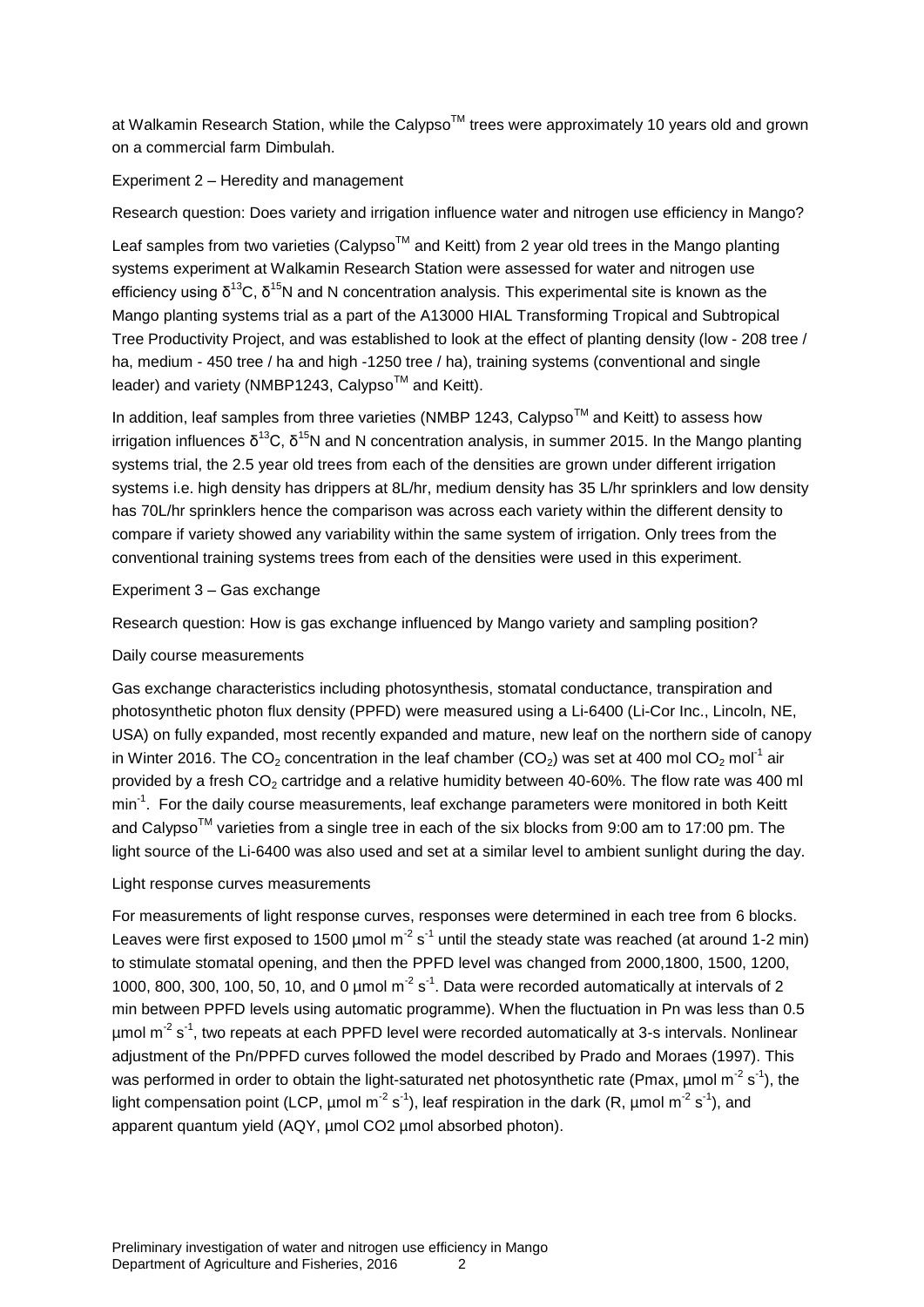# <span id="page-7-0"></span>**Results**

### Experiment 1 – Crop load

Two of the varieties investigated for crop load, NMBP 1243 and Calypso™, have shown significant variation in  $\delta^{13}$ C between terminals (shoots), with and without fruit on the terminals (Table 1). In addition, the three varieties tested each showed significant differences for foliar N concentrations between terminals with and without crop load (Table 1). When data was pooled and compared using regression analysis, there were significant positive relationships between foliar N concentration and  $δ^{13}$ C, which was grouped by variety (r<sup>2</sup>= 0.52, p<0.001, n=112) (Figure 1a). Finally, when the three crop load sites where pooled together the  $\delta^{15}$ N was significantly different for variety (Figure 1b).

### Experiment 2 – Variety and management

When individual varieties were compared across different irrigation systems, there was no significant difference for  $\delta^{13}C$ ,  $\delta^{15}N$  nor foliar N concentration, at the planting systems trial. However, when variety was compared within irrigation systems,  $\delta^{13}$ C was significant for variety within an irrigation system. δ<sup>15</sup>N and foliar N concentration were not significantly different for variety (Table 2). When all data was pooled, there was again a significant positive relationship between  $\delta^{13}C$  and foliar N concentration ( $r^2$  = 0.58, p < 0.001, n = 54) (Figure 1c).

### Experiment 3 – Gas exchange and variety

The light response curves showed that the photosynthetic capacity ( $P_{max}$ ) of Keitt was 16.0 µmol CO<sub>2</sub>  $m^2$ s<sup>-1</sup> greater by two-fold ( $p < 0.01$ ), then that of Calypso (7.3 µmol CO<sub>2</sub> m<sup>-2</sup>s<sup>-1</sup>) (Fig. 2 and Table 3). Keitt had greater light saturating point (LSP) than did Calypso  $(p = 0.0293)$ , but presented lower light compensation point (LCP) ( $p = 0.0284$ ). Although there were no significant differences for apparent quantum yield (AQY) and leaf respiration (R), Keitt had higher light use efficiency (AQY) and lower dark respiration (R), which indicates higher sunlight use efficiency and more instantaneous carbon storage in Keitt compared with Calypso.

Daily course of gas exchange of two mango varieties (Keitt and Calypso).

The results of daily course of gas exchange showed that when Keitt was compared with Calypso, it had higher net photosynthetic rate (Figure 3G) and water use efficiency (Figure 3H). The higher net photosynthetic rate in Keitt was associated with higher stomatal conductance (Figure 3C) and mesophyll conductance (Figure 3D), higher transpiration rate (Figure 3E).

### Gas exchange at different sampling positions in Keitt

The light response curves showed that upper new mature leaf had higher photosynthetic capacity (Pmax), light saturation point (LSP) and light compensation point (LCP) than upper old leaf and inner leaf (Fig. 4 and Table 4). Upper old leaf presented slightly higher values of Pmax, LSP and LCP but no significant difference (Table 4). Apparent quantum yield was higher in upper old leaf and inner leaf than in upper new mature leaf. There was no significant difference in respiration between leaf positions. In general, gas exchange measurements in the early morning showed that the photosynthetic rate, stomatal conductance, mesophyll conductance, transpiration rate and water use efficiency followed the order: upper new mature leaf > upper old leaf > inner leaf (Table 5).

## <span id="page-7-1"></span>**Conclusions/Significance/Recommendations**

These preliminary results have shown that in some varieties fruit (crop load) can influence shoot WUE and foliar N concentration. This is a significant finding as terminal function has not previously been identified as contributing to WUE and N relations in mango canopies. Other mango agronomic N studies have shown highly variable, canopy nutrition status for foliar N in the canopy, which to date, has reduced the effectiveness of rapid nutrient analysis techniques. In this study, when data was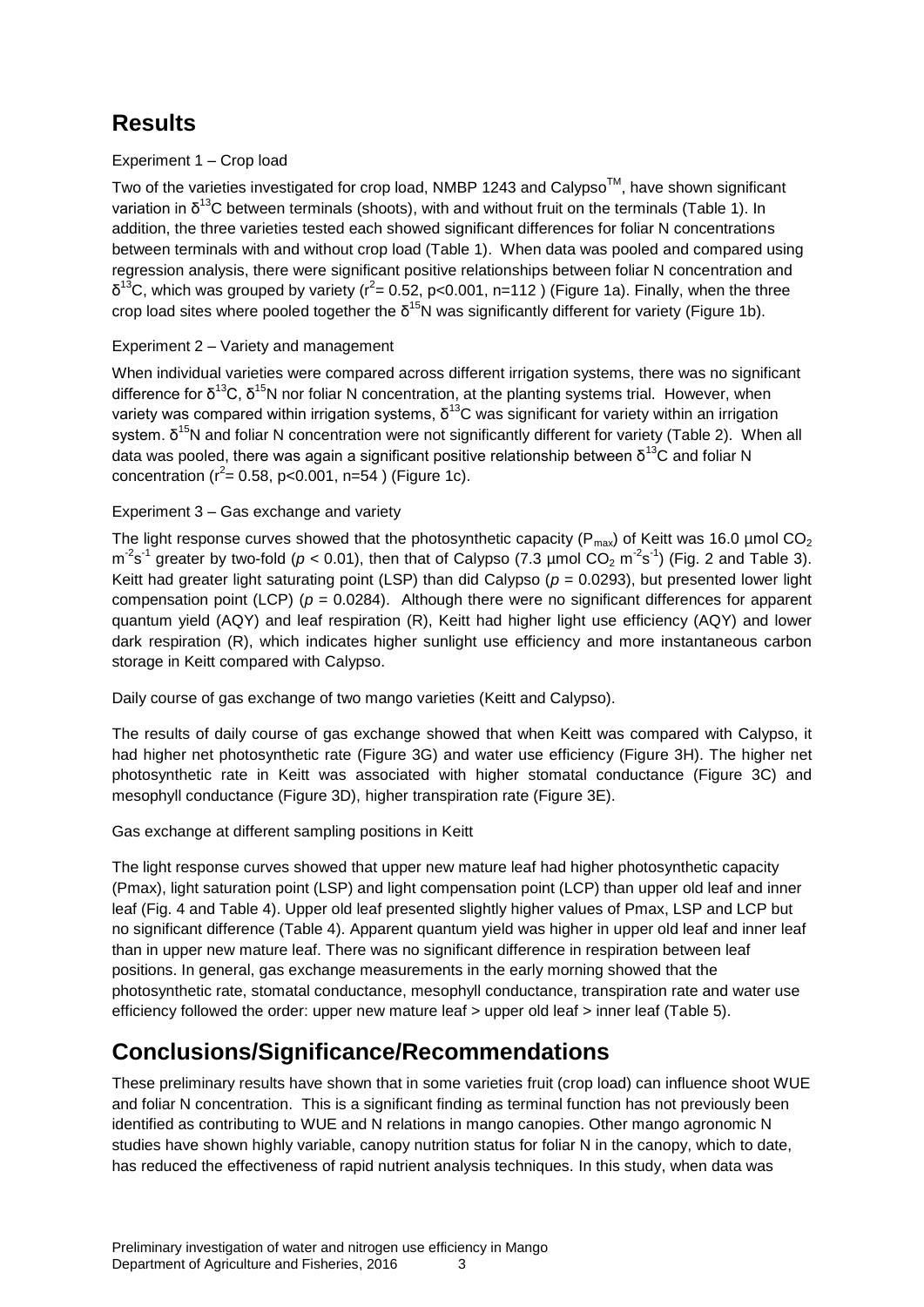pooled across the three different sites there was a significant relationship between foliar N concentration and WUE at the shoot level when grouped by variety.

In the planting systems trial, varieties grown at the same site and exposed to the same environmental conditions had significantly different δ<sup>13</sup>C indicating different varieties show different δ<sup>13</sup>C as an index for long-term WUE.

Using  $\delta^{13}$ C as a proxy for water use efficiency was also supported by instantaneous gas exchange measurements. The results presented here have identified the variety Keitt having a higher photosynthetic, stomatal conductance and transpiration rates, as well as a wider range of light use efficiency characteristics. The sampling position experiment also identified different levels of gas exchange occurring in different canopy positions in Keitt conventionally trained trees, which is important information for tree management if we want to lift tree productivity.

Finally, when the crop load data was pooled for three sites, the  $\delta^{15}N$  was significantly different.  $\delta^{15}N$ varies in soils as a result of N cycling, hence soil δ<sup>15</sup>N can be used to investigate soil N cycling dynamics and this is reflected in foliage growing above these soils. While N cycling is dynamic, trees exposed to different N management practices influencing soil N pools will show the long-term  $\delta^{15}$ N build up in the foliage. The results presented here show how a site with little recent fertiliser applications demonstrated low  $\delta^{15}$ N (reflecting low soil N) while the other two sites demonstrated high  $\delta^{15}$ N such as is found typically in N fertiliser, such as is applied in commercial Mango orchards.

## <span id="page-8-1"></span><span id="page-8-0"></span>**Key Messages**

This preliminary investigation has identified some important considerations that may influence the future of mango canopy, agronomic sampling and potentially offer a new breeding tool to identify trees with increased water use efficiency (WUE) in tree crop research.

The results show that three monoembryonic mango varieties grown under similar irrigation and environmental conditions, have significantly different WUE as identified by  $\delta^{13}$ C. These findings were supported by more traditional gas exchange analysis where the Keitt variety was more WUE than the Calypso variety.

Foliar N concentrations were also different amongst varieties grown at the same site while receiving the same management treatments. There were significant relationships, between WUE and foliar N concentrations, in both the heredity and crop load experiments indicating an effect of both variety and terminal function on terminal WUE and foliar N concentration.

Carbon isotope techniques can help study the integrated carbon and nitrogen dynamics of tree canopies and linked to gas exchange measurements we can better understand tree growth and productivity because these measures show how carbon, water and N are allocated between the photosynthetic components that influence light harvesting and electron transport efficiencies. These results identify that Keitt and Calypso mango varieties have different light use efficiencies and hence light distribution studies may be used to inform how tree canopies respond to different light environments.

### **Where to next**

The successful demonstration of the use of stable carbon and nitrogen isotopes to measure mango tree water use efficiency is an ideal platform from which the technique can be incorporated into other ongoing DAF studies on mango physiology, orchard efficiency and the breeding of new well adapted mango varies. Some areas where the techniques could be used are listed in the numbered points below.

1. To continue this work and include a greater volume of commercial mango varieties to scope for superior water and nitrogen use efficiency, high productive, semi-vigorous varieties. (Potential for an ARC grant with Griffith University through Prof. Xu and Dr Chang)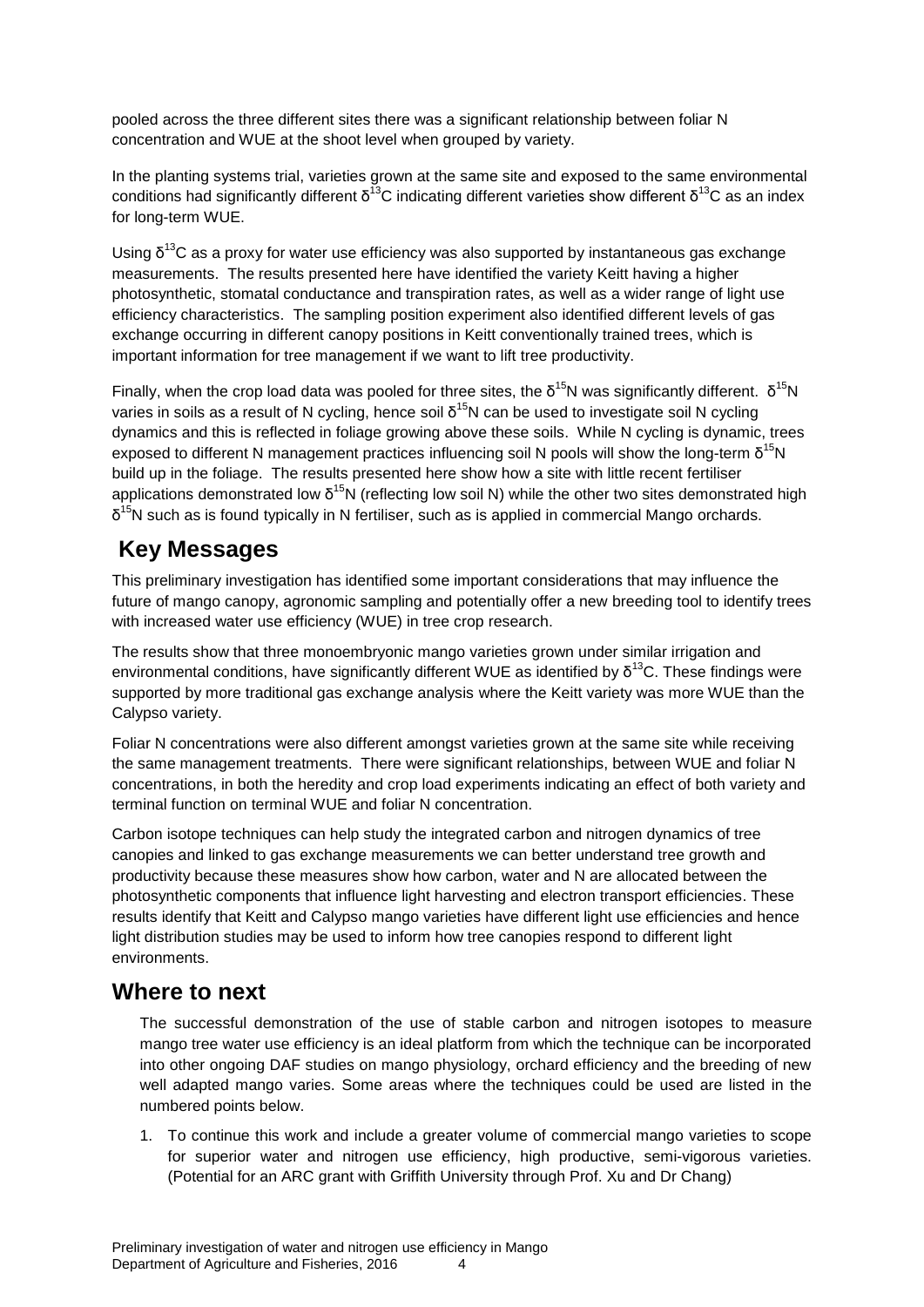- 2. To use this preliminary data in physiological models for decision support and crop yield modelling in a collaborative project with other researchers (Potent collaborations with Griffith University, Dr Chang and QAFFI modellers).
- 3. To apply this information to redesign future agronomy work, including more about how to decipher terminal function, sampling procedure and canopy management and how these factors can influence tree water and nitrogen use efficiency commercial mango varieties in Far North Queensland with the intention to help reduce pollution and increase on-farm water and nutrient use efficiency and profitability.
- 4. There is also potential for this type of work to be transferred to other tree crops e.g. Tropical fruits, avocado, macadamia.

### <span id="page-9-0"></span>**Budget Summary**

- a) Research collaborator cost for:
	- i. Analysis of 200 foliar  $\delta^{13}$ C isotope (‰), foliar N concentration (%) and foliar  $\delta^{15}$ N isotope (‰) (all anyltyes completed together @ \$20 per sample (budget \$4,000).
	- ii. Trip 1 for Prof. Zhihong Xu the Director of the Environmental Futures Research Institute and visiting scholar Dr Chengjun Zhang Mareeba as a scoping tour to visit Mango Planting Systems Trial. Prof Xu also gave a presentation to staff at Mareeba on 'Tipping points of non-linear tree growth responses to climate change in different forest ecosystems from subtropical to boreal regions'. Included 2 nights accommodation in Mareeba and 2 return flights from Brisbane (budget \$2, 270.00).
	- iii. Trip 2 for visiting scholar Dr Chengjun Zhang Mareeba travel to Small tree High productivity Mango site to complete gas exchange on Mango on the Planting Systems Trial in Walkamin FNQ. Includes 6 night's accommodation and 1 return flights from Brisbane (budget 2,000.00)
	- iv. Transport costs for the LiCor 6400 Photosynthesis equipment from Griffith University, Brisbane to Mareeba and return from Mareeba to Griffith University.

Payment .. ……..……………………………………………………………………..\$8,270.00

b) Casual labour to assist sample collection and photosynthesis

Cost……………..……………………………………………………………………..\$1,121.00

c) Postage for samples and equipment

- Dried Mango samples to Brisbane Summer 2016
- Dried Mango samples to Brisbane Winter 2016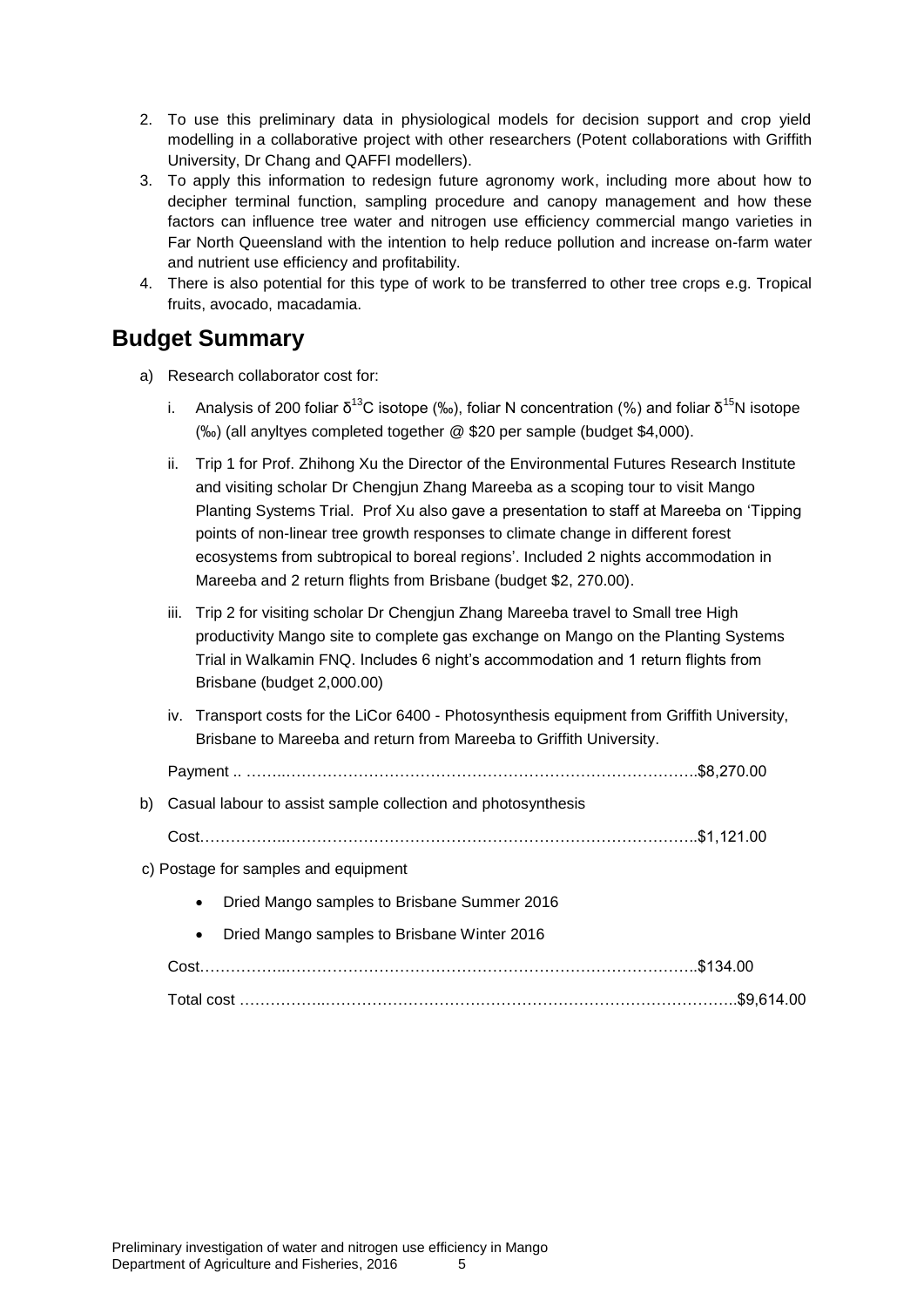<span id="page-10-0"></span>*Figure 1. The relationships between foliar δ<sup>13</sup>C (‰) and N conc. (%) between A) terminals with crop load (1) and without crop load (2) in CalypsoTM variety grown in Dimbulah, B) between Keitt, Calypso and NMBP 1243 varieties grown on the same site at Walkamin, and C) the comparison foliar δ<sup>15</sup>N (‰) from three varieties growing on independent sites with different N fertilization history, in Far North Queensland.* 





C)

Preliminary investigation of water and nitrogen use efficiency in Mango Department of Agriculture and Fisheries, 2016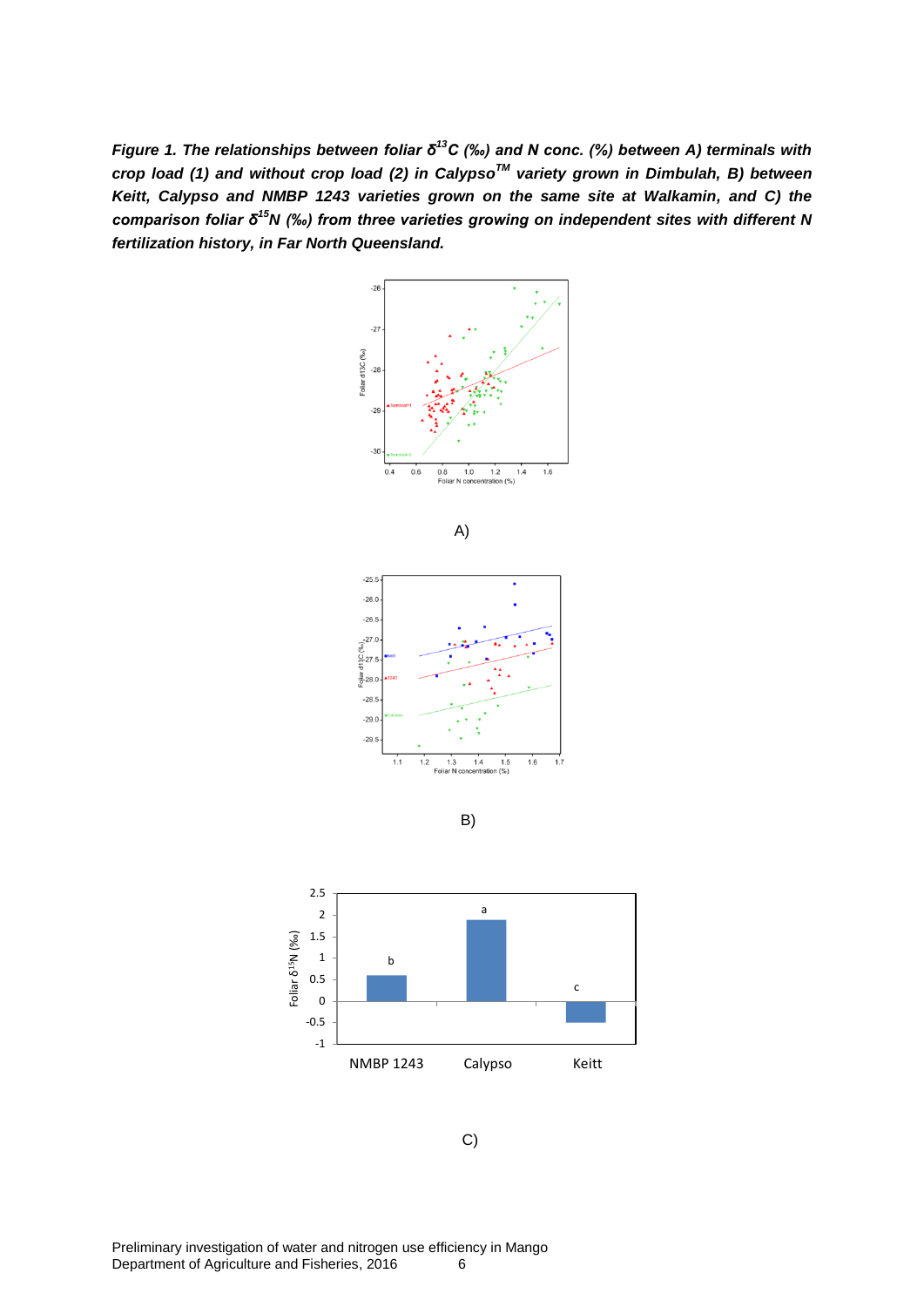<span id="page-11-0"></span>*Figure 2. Net photosynthetic rate (Pn) response as a function of photosynthetic photon flux density in mature leaves of two mango varieties, Keitt and Calypso. The curve was obtained by fitting data of six replicates for each variety. R<sup>2</sup> denotes the regression between the observed and the stimulated values.* 

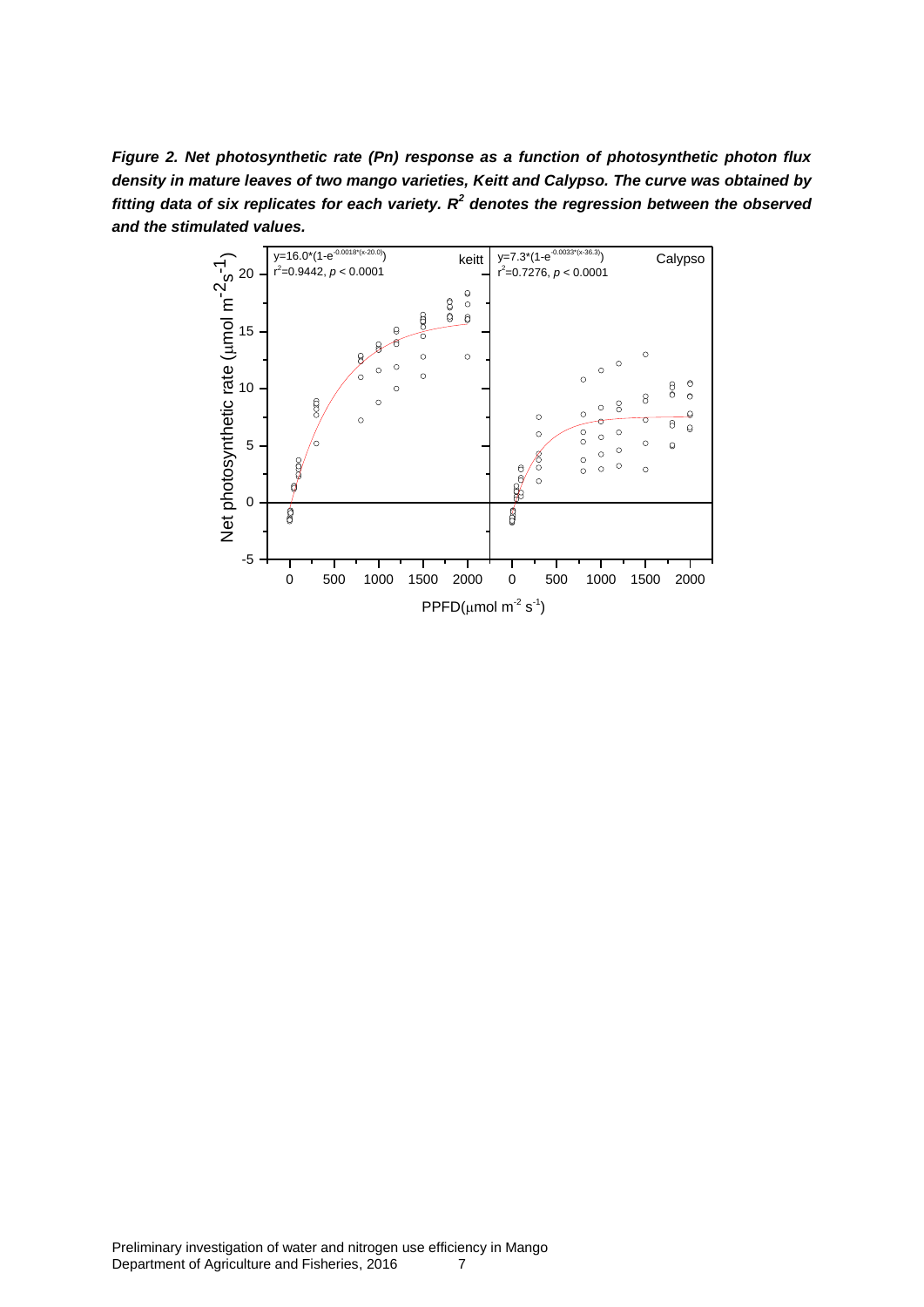<span id="page-12-0"></span>*Figure 3. Daily course of A) PPFD (photosynthetic photon flux density, µmol m<sup>-2</sup> s<sup>-1</sup>), B) air temperature (°C ), C) stomatal conductance (gs, mmol m-2 s-1), D) mesophyll conductance (mol m-2 s -1 ), E) transpiration rate (mmol m-2 s -1 ), F) vapour pressure deficit (VPD, kPa), G) net*  photosynthetic rate (Pn, µmol m<sup>-2</sup> s<sup>-1</sup>) and H) water use efficiency (mmol mol<sup>-1</sup>) of two mango *varieties (Keitt and Calypso). The different uppercase letters indicate significant difference during the whole daily course for Keitt, lowercase letters for Calypso. \* indicates there is significant difference between two mango varieties at a given time ('\*\*\*' 0.001, '\*\*' 0.01, '\*'0.05). The vertical bars are standard errors (n=30). Water use efficiency= Pn/gs, mesophyll conductance = Pn/intercellular CO2 concentration).*

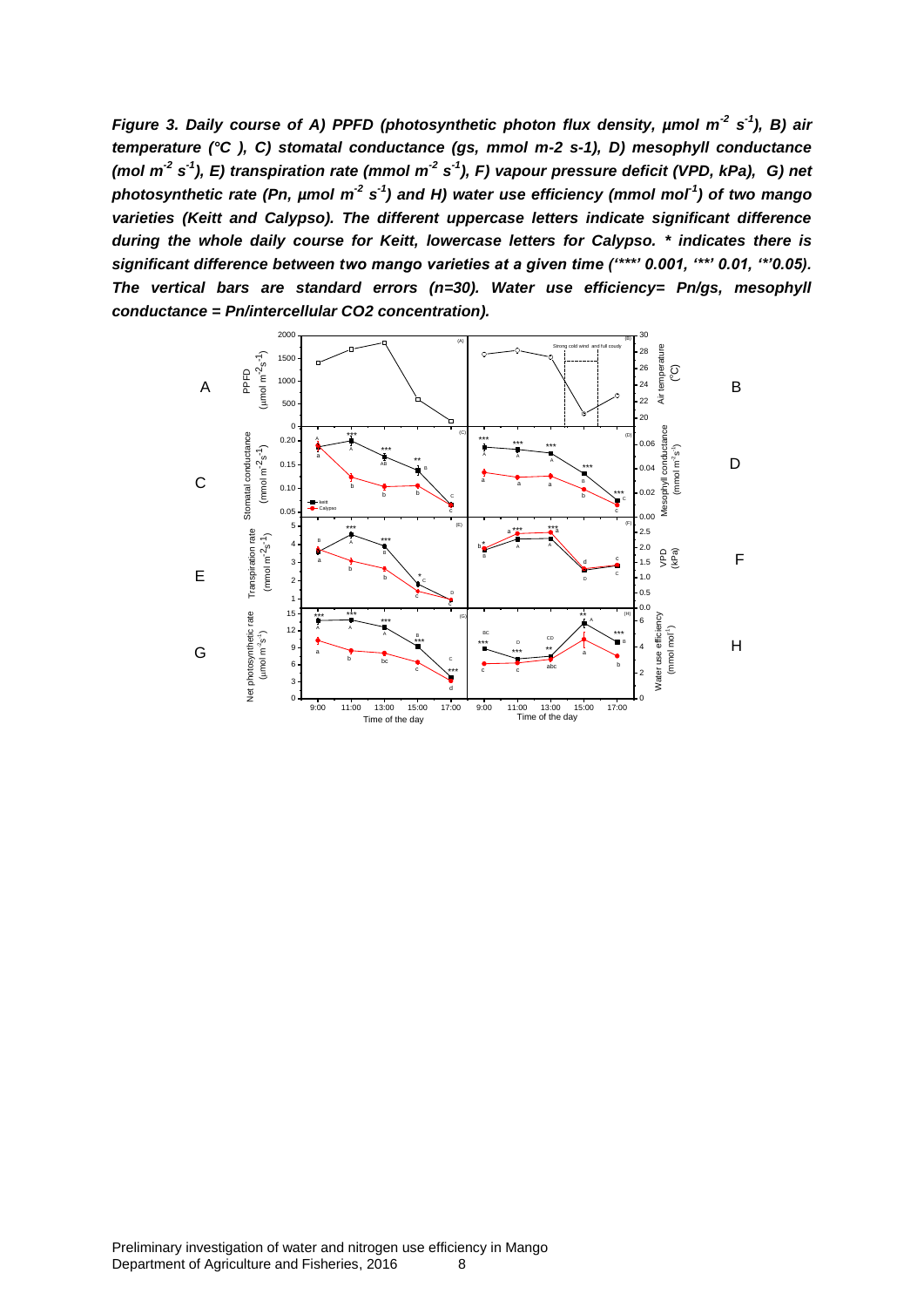<span id="page-13-0"></span>*Figure 4. Net photosynthetic rate (Pn) response as a function of photosynthetic photon flux density in leaves of mango variety (Keitt) at different canopy layers (upper new mature leaf, upper old leaf, and inner leaf). The fitting curve was obtained by fitting data of three replicates for each variety. R<sup>2</sup> denotes the coefficient of correlation between the observed and the stimulated values.*



<span id="page-13-1"></span>*Table 1 ANOVA analysis of the foliar δ<sup>13</sup>C isotope (‰), foliar N concentration (%) and foliar δ <sup>15</sup>N isotope (‰) of terminals with and without crop load, in three varieties of Mango (Keitt, NMBP 1243 and Calypso TM) at different orchards in Far North Queensland (n=16).* 

| Variety          | <b>Terminal treatment</b> | Foliar $\delta^{13}C$ (‰) | Foliar N conc. (%) | Foliar δ <sup>15</sup> N (‰) |
|------------------|---------------------------|---------------------------|--------------------|------------------------------|
| <b>Keitt</b>     | <b>Crop load</b>          | $-29.0$                   | 0.7 <sub>b</sub>   | $-0.4$                       |
|                  | No crop load              | $-29.0$                   | 1.0a               | $-0.6$                       |
|                  | p-value                   | 0.937                     | < 0.001            | 0.557                        |
|                  | sed                       | 0.17                      | 0.03               | 0.26                         |
| <b>NMBP 1243</b> | <b>Crop load</b>          | $-28.2 b$                 | 1.0 <sub>b</sub>   | 2.7                          |
|                  | No crop load              | $-27.1a$                  | 1.4a               | 1.5                          |
|                  | p-value                   | < 0.001                   | < 0.001            | 0.62                         |
|                  | sed                       | 0.27                      | 0.05               | 2.34                         |
| TM<br>Calypso    | <b>Crop load</b>          | $-28.6b$                  | 0.8 <sub>b</sub>   | 2.0                          |
|                  | No crop load              | $-28.2a$                  | 1.1a               | 1.9                          |
|                  | p-value                   | 0.017                     | < 0.001            | 0.083                        |
|                  | sed                       | 0.14                      | 0.03               | 0.15                         |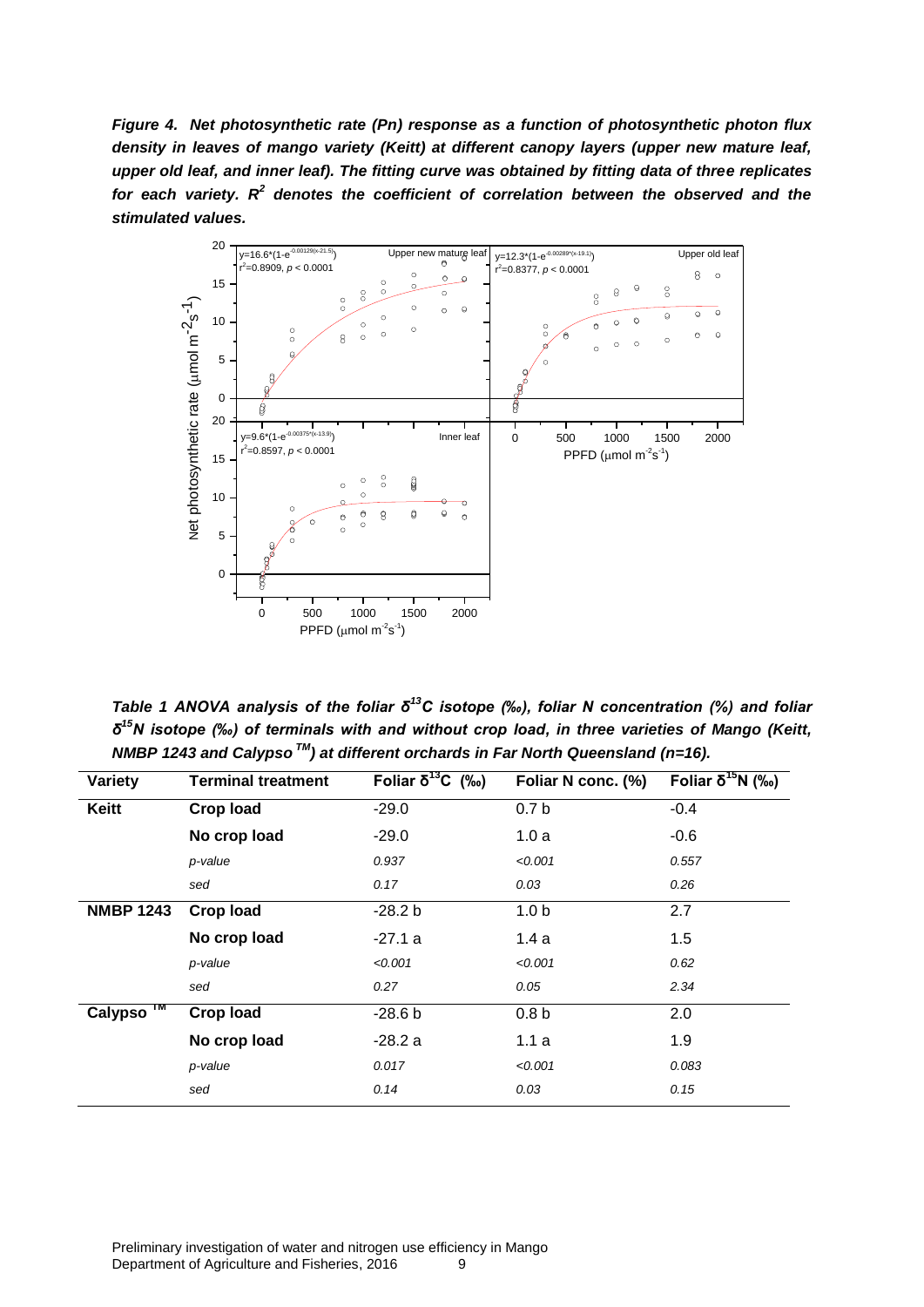*irrigation (8, 35 and 70 L/hr) system, in orchards in Far North Queensland (n=6).*  **Foliar δ<sup>13</sup>C (‰) Foliar N conc. (%) Foliar δ<sup>15</sup>N (‰) Variety Variety** Irrigation rates (L/hr) 8 35 70 8 35 70 8 35 70 **Keitt** | -27.2 a -27.0 a -26.7 a | 1.5 1.4 | 1.9 2.5 2.1 **NMBP 1243** | -27.2 a -27.5 b -27.8 b | 1.4 1.5 1.5 | 1.8 2.8 1.8

**Calypso** -28.7 b -28.5 c -28.6 b 1.3 1.4 1.4 2.1 2.3 3.2 *p-value < 0.001 0.002 <0.001 0.67 0.561 0.414 0.727 0.846 0.383 sed 0.34 0.35 0.35 0.07 0.06 0.06 0.034 0.9 1.02*

<span id="page-14-0"></span>*Table 2 ANOVA analysis of the foliar δ<sup>13</sup>C isotope (‰), foliar N concentration (%) and foliar δ <sup>15</sup>N isotope (‰) in three varieties of Mango (Keitt, NMBP 1243 and Calypso TM) under different* 

<span id="page-14-1"></span>*Table 3 Photosynthetic capacity (Pmax, µmol CO<sup>2</sup> m -2 s -1 ), apparent quantum yield (AQY, µmol CO<sup>2</sup> µmol absorbed photon), light saturation point (LSP, µmol photon m-2 s -1 ), light*  compensation point (LCP, µmol photon m<sup>-2</sup>s<sup>-1</sup>) and leaf respiration in the dark (R, µmol CO2 m  $^{2}$ s<sup>-1</sup>) in two mango varieties (Keitt and Calypso). These values were calculated from light *response curves (n=6).*

| <b>Variety</b> | <b>Pmax</b> | <b>AQY</b> | <b>LSP</b> | <b>LCP</b> | R     |
|----------------|-------------|------------|------------|------------|-------|
| Keitt          | 16.0        | 0.034      | 1176       | 20.0       | 0.67  |
| Calypso™       | 7.3         | 0.025      | 826        | 36.3       | 0.78  |
| <b>LSD</b>     | 3.0         | 0.010      | 308        | 22.1       | 0.31  |
| p-value        | 6.36e-05    | 0.0992     | 0.0293     | 0.0284     | 0.453 |

<span id="page-14-2"></span>*Table 4 Photosynthetic capacity (Pmax, µmol CO<sup>2</sup> m -2 s -1 ), apparent quantum yield (AQY, µmol CO2 µmol absorbed photon), light saturation point (LSP, µmol photon m-2 s -1 ), light compensation point (LCP, µmol photon m<sup>-2</sup>s<sup>-1</sup>) and leaf respiration in the dark (R, µmol CO<sub>2</sub> m<sup>2</sup>* <sup>2</sup>s<sup>-1</sup>) in mango variety Keitt at different canopy layers (upper new mature leaf, upper old leaf, *inner leaf). These values were calculated from light response curves (n=4). The different letters in the column indicate significant difference between leaf positions.*

| Variety                         | <b>Pmax</b>       | <b>AQY</b>           | <b>LSP</b>       | <b>LCP</b>  | R                 |
|---------------------------------|-------------------|----------------------|------------------|-------------|-------------------|
| <b>Upper new</b><br>mature leaf | 16.6 <sup>a</sup> | $0.021^{b}$          | $1850^a$         | $21.5^a$    | $0.46^{\circ}$    |
| <b>Upper old</b><br>leaf        | $12.3^{b}$        | $0.037$ <sup>a</sup> | 830 <sup>b</sup> | $19.1^{ab}$ | 0.68 <sup>a</sup> |
| Inner leaf                      | 9.6 <sup>b</sup>  | $0.038^{a}$          | 650 <sup>b</sup> | $13.9^{b}$  | 0.51 <sup>a</sup> |
| <b>LSD</b>                      | 4.2               | 0.014                | 427              | 6.2         | 0.23              |
| p-value                         | 0.00296           | 0.0141               | 3.47e-05         | 0.0162      | 0.0405            |